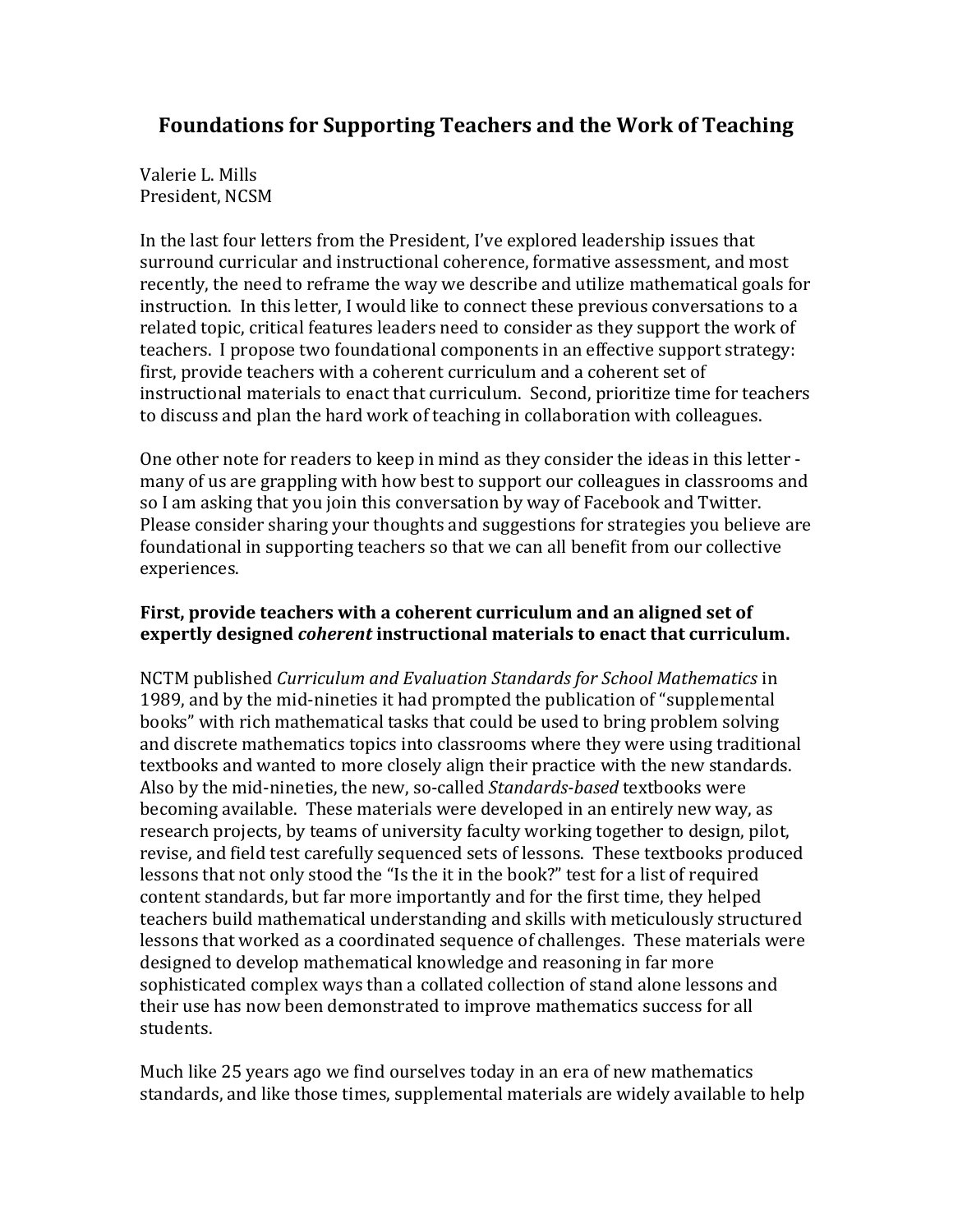teachers align their practice to these new standards. Now instead of buying them, you can *Google* them. They are generally free, and certainly plentiful. Many administrators today, are looking at their shrinking budgets and once again asking teachers to pull together their own instructional materials using these free resources. The question to be considered, both 25 years ago and today, is what might you get simply drawing on these now electronically available lessons in comparison with a research-based, standards-based textbook.

To help answer that question, it is worth reminding ourselves what goes into the development of a coherent mathematics textbook series using a research- based approach. These author teams structure lessons to develop a mathematically related constellation of ideas rather than a single discrete skill. The lessons are sequenced beginning with concrete contexts and representations and they move gradually toward greater abstraction and mathematical complexity. This is true for the design of a unit of study, the set of units that compose a textbook, and across a series of textbooks. Supporting this progression toward greater mathematical sophistication, mathematical representations (drawings, words, tables, graphs, symbols) are intentionally selected and sequenced, lesson and student assignments are composed to encourage the construction of mathematical connections among topics and representations, teacher notes suggest ways to improve the nature of the classroom discourse & planning for possible student misconceptions, and mathematical tools are strategically and appropriately introduced. In addition, great care is given to the tasks in lessons, assignments, and assessments. These tasks are designed to be open enough to provide access to a range of students using a variety of approaches, scaffolded to support the learning trajectory, they utilize engaging contexts, include an appropriate balance and sequence of items that are cognitively more and less sophisticated, and require students to reason mathematically and to synthesize related concepts and strategies. And all of these decisions are now based on nearly 30 years of experience building, using, and evaluating these materials.

The work of instructional design and evaluation is highly specialized, expensive, and time intensive. It requires focus and dedication, leadership and vision. It is not random or opportunistic. It demands far more intension from a *team* of education specialists than can be reasonably accomplished by any single person who has been asked to cobble together a set of lessons created originally as stand alone activities and posted on sites across the Internet. Clearly, the development of coherent instructional materials that are aligned to a particular set of standards is not work that we should expect teachers to tack onto their already overloaded plates during planning time or even two weeks set aside in the summer.

Addressing this same concern 25 years ago, at a time when similarly, principals were asking teachers to find or develop their own good lessons Glenda Lappan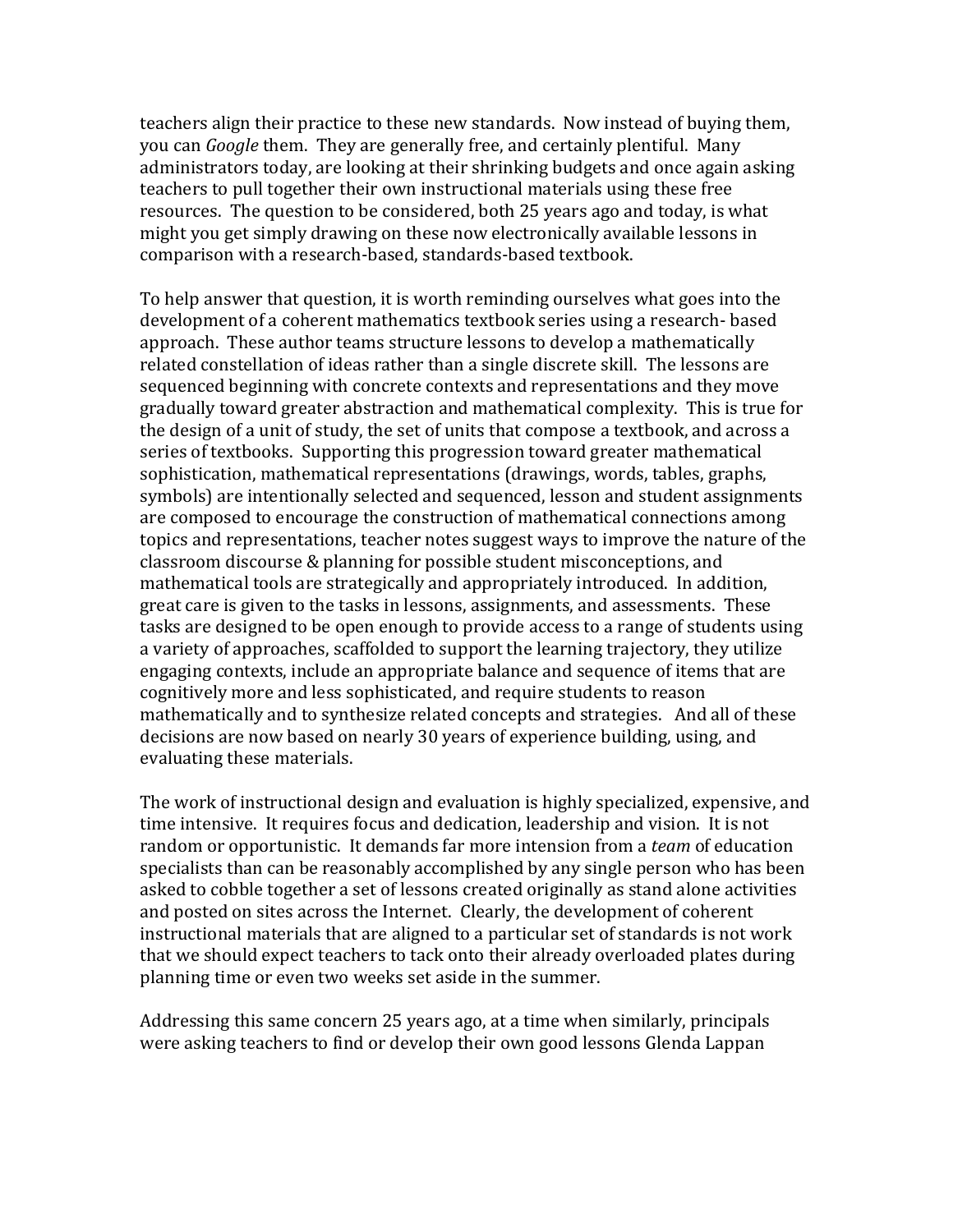wrote in an NCTM Presidential Letter<sup>1</sup>, " $\ldots$  think of the complexity of creating coherent, complete mathematics materials that have an internal structure, a spinematerials that guide the development of mathematical understanding and skill." She concluded then, as I do today, that working with teachers to select an excellent mathematics series, aligned to state and national standards, has to be understood to be a more productive approach to the dilemma of optimizing learning for all students.

As leaders, we need to help those in decision-making roles understand the importance of selecting and using well designed instructional materials. The Internet is a powerful resource but it has limitations that we need to understand, recognize, and articulate this for others as it concerns instructional materials design. The work of teaching is far too challenging on its own, how can we allow others to distract from that work with the addition of highly specialized design responsibilities? With this reasoning, a first critical step in supporting the work of teachers is to ensure that teachers have access to a coherent curriculum and an aligned set of expertly designed *coherent* instructional materials to enact that curriculum. Equipped with a coherent set of instructional resources, we free teachers to take up the considerable challenges of teaching.

## **Second, prioritize time for teachers to explore, discuss, and plan for the hard work of teaching in collaboration with colleagues.**

This leads me to the second aspect of supporting teachers and the work of teaching prioritizing time for teachers to consider the hard work of teaching in collaboration with colleagues. This includes time to explore the mathematics they teach as well as the mathematical progressions that expand above and below theirs, to understand how best to leverage the intentional designs of the textbook authors, to carefully analyze student work to understand student's current thinking, to consider and then provide actionable feedback to students, and to select student work samples as contexts for follow-up lessons to extend student understanding. I could go on, but by now you will see where I am going. Teachers need time and support to continuously reflect on the myriad of instructional decisions they make for particular students. As leaders it is our responsibility to prioritize and facilitate these discussions in the scarce time available.

In these recommendations I want to make clear that I do not intend to denigrate the knowledge or expertise or capacity of the dedicated women and men charged with educating our children. Neither do I want to suggest that using resources collected from the Internet is always unproductive. I taught high school for 20 years, I understand deeply what it takes to ensure that every child is successful in my classroom. My intent with these recommendations is to make explicit the challenging complex nature of designing/selecting *coherent* instructional materials

 $\overline{a}$ 

<sup>1</sup> *Texts and Teacher: Keys to Improved Mathematics Learning*, Glenda Lappan, NCTM New Bulletin, July/August 1998.